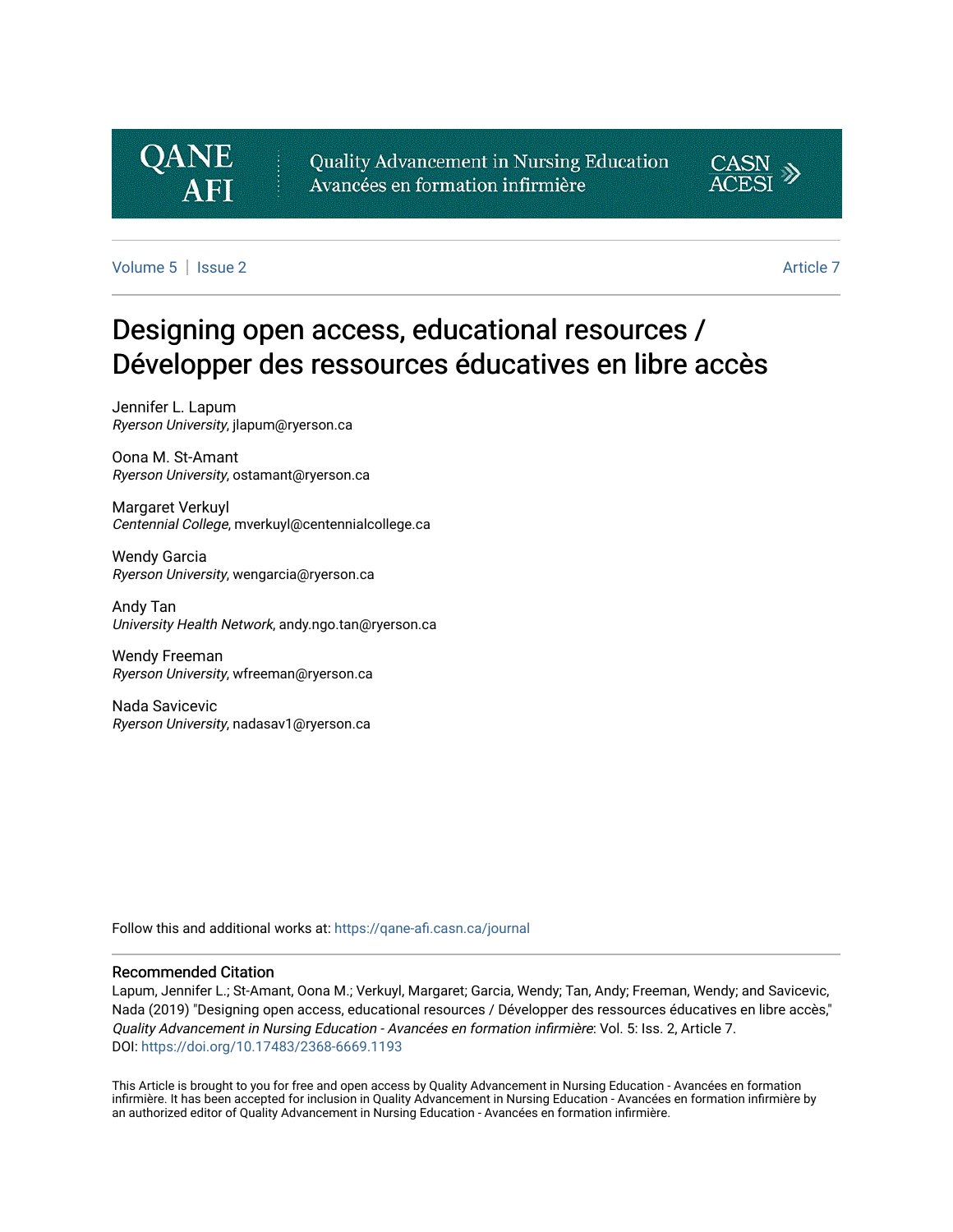# Designing open access, educational resources / Développer des ressources éducatives en libre accès

# Cover Page Footnote

We acknowledge the funding received from eCampusOntario related to the open educational resource that we produced.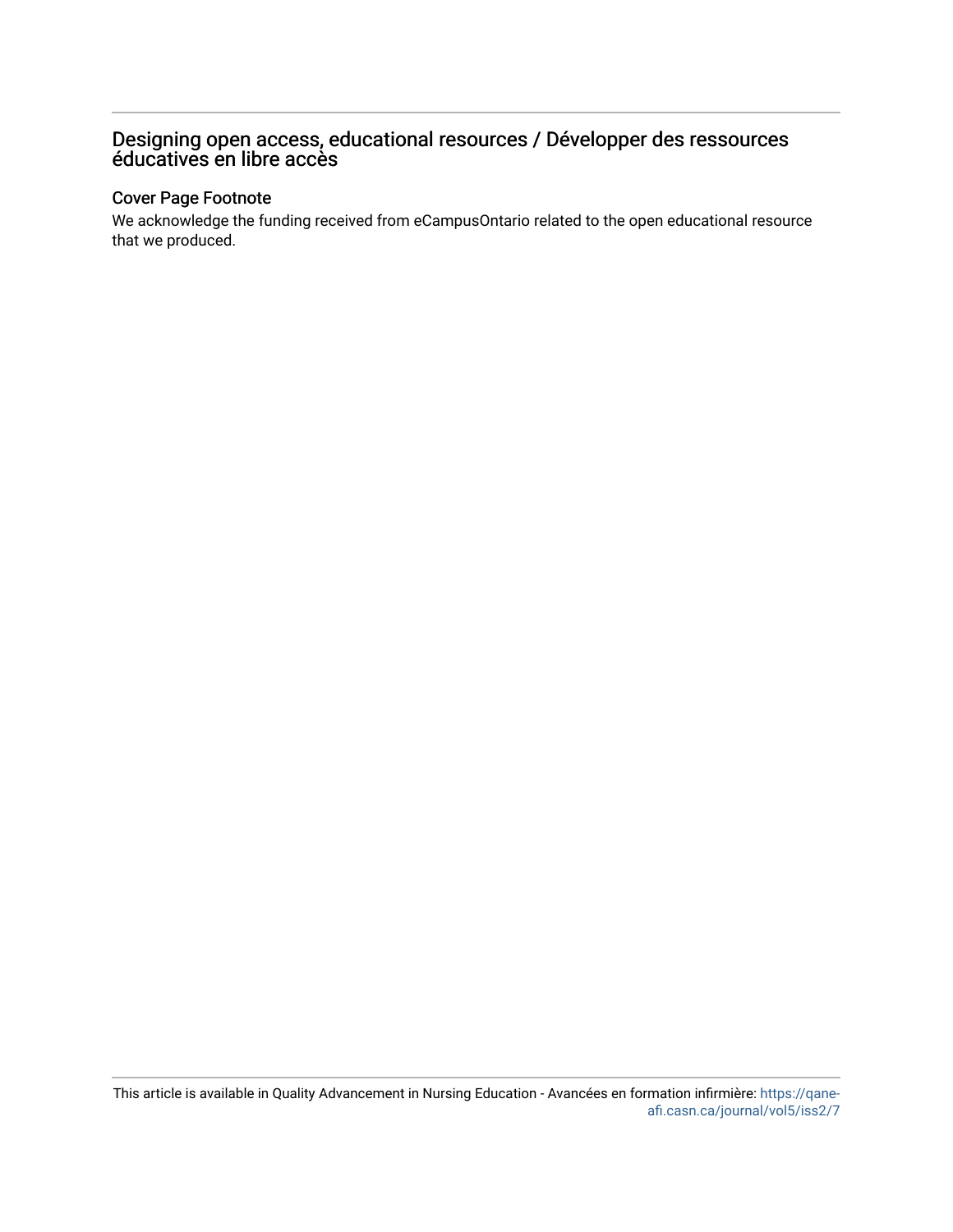#### **Introduction**

Open educational resources (OER) are learning resources, such as textbooks and digital content, that are freely available and typically accessed online (DeRosa & Robinson, 2017; UNESCO, 2012). The recent bourgeoning of OER in North America largely coincided with the emergence of open courses in the early 2000s (Ontario Council of University Libraries, 2017). This movement has meant greater access to materials with open licence in the public domain than ever before (Bissell, 2009; DeRosa & Robinson, 2017; UNESCO, 2012). Alongside this movement is the growing body of OER applicable to postsecondary nursing education, including topics such as vital sign measurement, end-of-life care, anatomy and physiology, psychology, and scholarly writing. In Canada, the expansion of OER has largely been contingent upon funding opportunities, faculty incentives, and political momentum to decrease costs for postsecondary students. The benefits yielded from this shift have typically considered the student user; however there are also meaningful gains for educators when materials, with an open license, can be used in their original format or modified and remixed to suit educators' purposes (DeRosa & Robinson, 2017; UNESCO, 2012; Wiley, 2014). In addition to the numerous advantages for designing customizable OER, it is important to highlight possible incentives for nurse educators who contribute to this growing body of work.

Many educators, including those in the nursing discipline, are still unacquainted with the nature and process of producing high-quality OER that promote excellence in pedagogy. The purpose of this discussion paper is to share our experience in developing an OER e-textbook for students in postsecondary health professions education while highlighting its approachability for educators. This example focuses on vital signs measurement, a familiar concept for nurse educators and a topic ubiquitous in health care. This paper is suited for any educator curious about designing OER with attention to key elements to produce quality educational resources, as well as how the shift to OER promotes quality advancement in nursing education. We begin by setting the stage with the background of our specific project followed by a discussion of the planning phase, the design phase, and other considerations. The e-textbook falls under a Creative Commons licence and can be accessed for free at [https://pressbooks.library.ryerson.ca/vitalsign/.](https://pressbooks.library.ryerson.ca/vitalsign/)

#### **Background**

In 2017, members of our team received a \$15,000 eCampusOntario Open Textbook Initiative grant. Our goal was to adapt two existing OER and create our own content to produce an interactive e-textbook on vital sign measurement. We recognized that nursing students are expected to become proficient with an array of clinical techniques, and yet traditional textbooks provide minimal opportunities for practice, demonstration, and interaction with the content, and lack attention to nuances in technique. Our desire to develop a valuable tool also stemmed from the opportunity to augment learning experiences and make learning more accessible with innovative, interactive, and technology-enhanced teaching platforms.

A multimodal learning environment was a necessity, in our opinion, for the kinesthetic learning inherent in a professional practice such as nursing. As such, our team used Pressbooks software as the design platform because it was suitable for multimodal learning (including visual and auditory modalities) and it was available free under our institutional licence. The current limitations of Pressbooks are the inability to glean comprehensive analytics from its use or to receive feedback from/interact with the users. Newer versions of this software are expected to account for these limitations.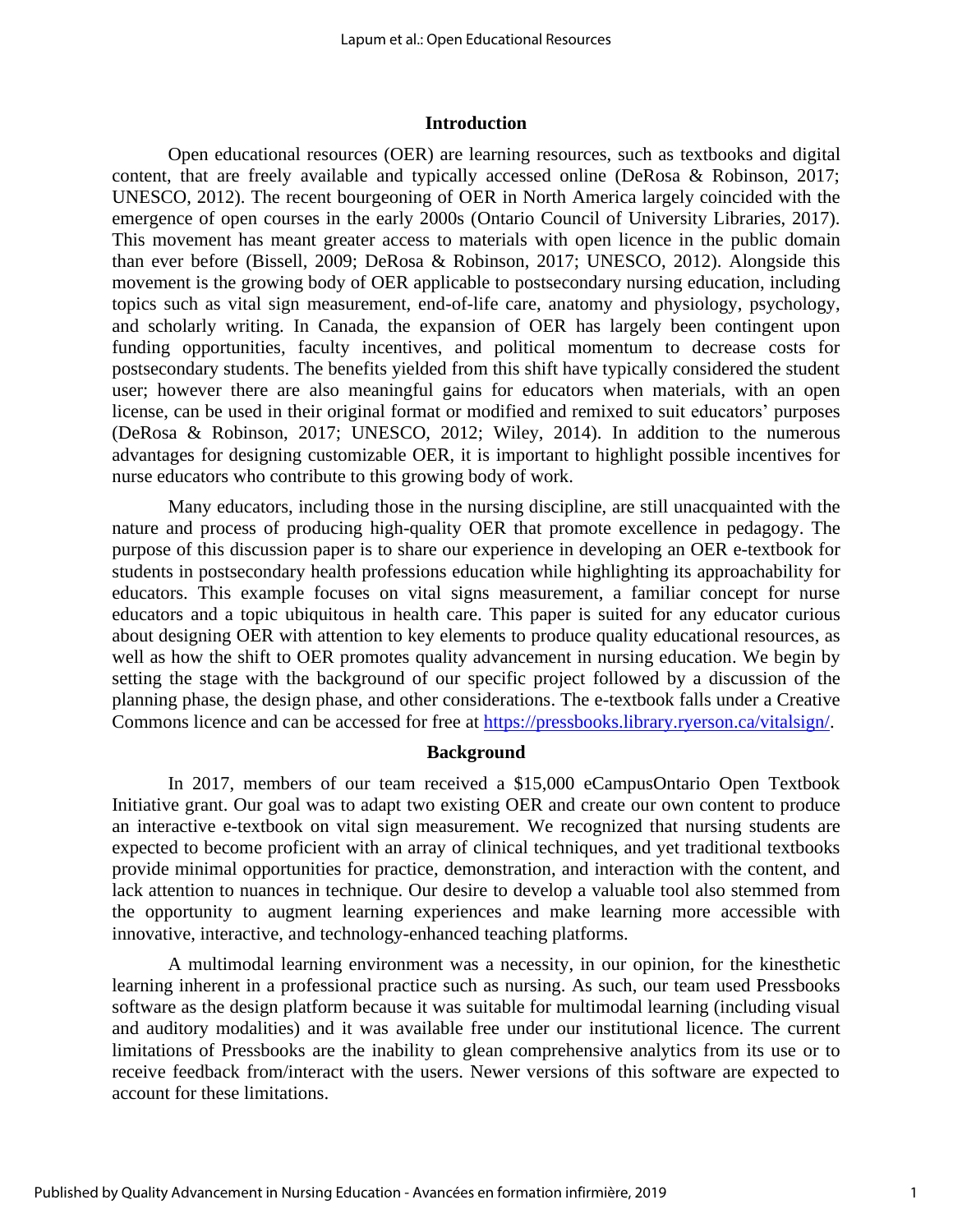The e-textbook we designed provides self-paced and flexible learning opportunities to address the varied learning styles so learners can progress through the resource based on their learning needs. Our approach was underpinned by experiential teaching-learning theory (Kolb, 2015) in which learners are provided with opportunities to practise, reflect, and modify each of the skills. We structured each chapter using the layout of read, observe, practise, and self-test. Thus, learners commence each chapter by reading textual information about the skills and reinforce this information by viewing illustrations, photographic images, and film clips. As a learning strategy, this positions them to accurately practice the skills, as well as to identify errors in their techniques. We integrated testable activities, including answering multiple choice questions, playing matching games, identifying errors in techniques, and calculating correct measurements using audiovisual clips to enhance the learner's capacity to identify mistakes and to develop their self-efficacy in practising the skill. The e-textbook concludes with a chapter devoted to knowledge integration designed for learners to draw upon and synthesize client data to inform diagnostic reasoning and clinical decision making by using case examples.

#### **Discussion**

In this section, we discuss our experience in producing an open e-textbook while sharing design tips that may assist nurse educators or those in other disciplines who are considering creating, using, or adapting an OER.

# **Initial Planning Phase**

Our first step in moving forward with the development of an OER was to conduct an environmental scan to identify available resources related to the substantive topic and assess the pros and cons of the existing resources. It was useful to consult with learners about how particular resources could be enhanced and engage them in discussions about the role of a technology-enhanced platform. Similar conversations were sought out with educators who teach comparable content in their classes. For example, members of our team had extensive discussions over the years with nursing students and educators about how the traditional textbook alone does not offer opportunities to engage other senses and make information more accessible for auditory and visual learners. Through consultation, we learned that student users desired the opportunity to observe a skill being demonstrated by an expert. It was important for student users to watch these demonstrations outside the nursing laboratory without restraint on the number of views needed to develop their own competence and confidence. Garnering this input supported our use of Kolb's theory, considering the importance of observing, reflecting, and practising, which was reinforced through the multimodal and technology-enhanced learning environment (e.g., interactive images and videos).

The second step was to explore existing resources in open educational repositories. Several open educational repositories exist globally. Our team began by reviewing resources in the BCcampus OpenEd library supported by the Ministry of Advanced Education in British Columbia and the OpenStax non-profit library based at Rice University in Texas. More recently, eCampusOntario has partnered with BCcampus to launch an open textbook repository for Ontario. Perusing these libraries provides educators with a sense of the current existing resources, the quality of the resources, and the potential content area gaps. Additionally, the outcome of this search may help educators decide on whether to adapt or modify an existing open textbook or create content for a new e-textbook. As part of the Creative Commons licensing, educators can repurpose OER based on their needs. We borrowed and modified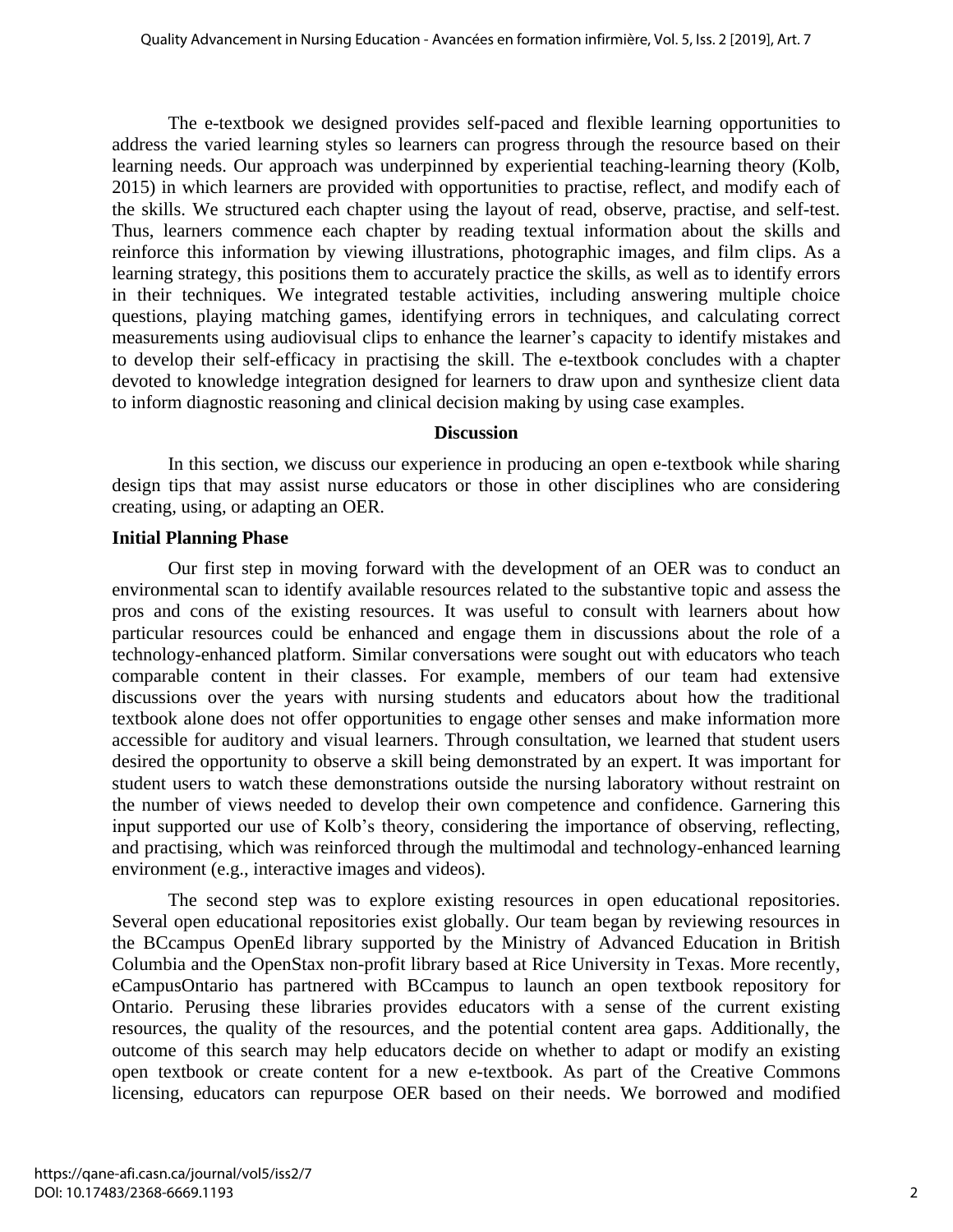content from two existing OER but still needed to develop considerable content and enhance the delivery modes. The modifications that we made to the OER ultimately produced a high-quality tool that was tailored to the needs of educators and students.

It was important for our team to consider the uptake of the OER for our learner population while also being attentive to wider, global audiences, including learners and educators internationally. We had several discussions about how this OER would fit into our existing nursing curriculum and other health care providers' curriculum while also serving as an attractive resource for professionals eager to renew their vital signs skills. For example, the idea for our project emerged from a year 1 course with high enrolment (500+ students) in a collaborative undergraduate nursing degree program that is taught by a team of 10 educators at three institutional sites. Four of the 10 educators volunteered to collaborate on this project and all 10 educators agreed to implement the newly created OER into the course. Discussing the project early with the course teaching team and gaining buy-in from the outset helped to establish champions for future use of the open textbook.

### **Moving into the Design Phase**

It was vital to consider stakeholder collaboration and identify the key end users of the OER. For our team, we identified the key end users as both students and educators in postsecondary health professions programs (including nursing) as they are most apt to use an OER related to vital signs measurement. Because we had a clear understanding of *who* our end user was, we formed an advisory committee composed of educators and students to provide feedback at various stages of the production process. This step allowed for checks and balances to ensure the production of a high-quality OER and promote good pedagogy. The committee was engaged early in the process and at multiple points so that their input informed content development and the resource's design structure. Students were engaged in active learning and contributed to public knowledge commons, while educators gained opportunities for reflective practice and participation in a connected community. All members of the advisory committee were acknowledged for their contribution in the OER.

The faculty advisory committee included eight educators (many of whom are also currently practising in the health care field) from five different disciplines (nursing, medicine, midwifery, physiotherapy, massage therapy) and five different institutions (both educational and hospital institutions). Before the initial meeting, we provided the faculty advisory committee with an overview of the project and a draft of the layout and content of the e-textbook. At the meeting we shared an overview of the funding, discussed the principles of OER production, and deliberated on rationale for the layout. We solicited general impressions of the e-textbook and queried any unclear information, problematic language, obvious gaps, and necessary additions. Additionally, we shared our ideas concerning the images and film clips that we planned to integrate into the e-textbook as learning resources. Throughout the project timeline, the faculty advisory committee reviewed multiple drafts of the e-textbook.

The student advisory committee included 10 nursing students (from year 2 to 4), who had previously demonstrated proficiency in vital signs skills. The student advisory committee was first consulted early in the project at a group meeting. The meeting commenced by sharing background information about the funding, the principles of OER production, and a brief overview of the e-textbook and the chapter layouts. Then, we engaged in discussions about what skills they struggled with when learning vital sign measurement, what helped them learn, what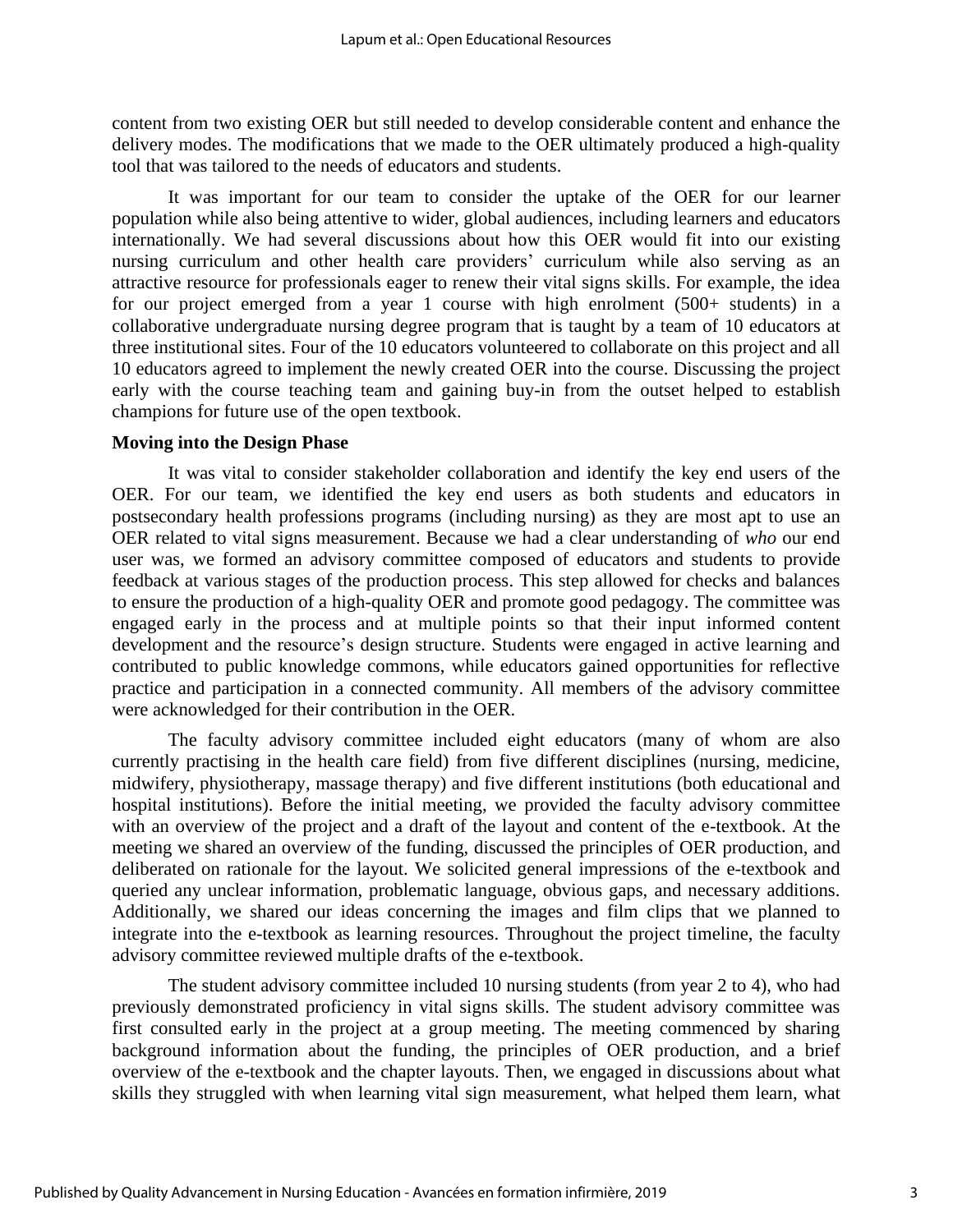needed to be emphasized in the e-textbook, what images could help them understand the concepts, and what demonstrations could be captured in film clips to help them learn. Members of the student advisory committee were also invited to be the actors in the audiovisual components and, as such, provided input into the film scripts. Additionally, they were involved in reviewing multiple drafts of the e-textbook. Their involvement in the production of this OER was particularly important so that the learning resources were student-centred and developed based on their learning needs. The collaborative nature of the development process that incorporated experiences and contributions of student stakeholders reflects the open pedagogy approach yielding multiple benefits for all parties involved (Verkuyl, Lapum, St-Amant, Tan, & Garcia, 2018).

Upon developing an OER, it is important for authorship teams to collaborate with key experts. Early on and throughout the process, we collaborated with our institution's director of elearning, who also facilitated access to key experts related to library and copyright resources, Pressbooks, instructional design, and audiovisual production. An essential component of creating this OER was collaborating with a copyright librarian to ensure the final product could be accessed and used freely by educators and learners under a Creative Commons licence.

Collaboration with experts in instructional design and accessibility was important to guide decisions in these specialty areas to meet learners' needs from a variety of backgrounds, abilities, and learning styles. Some of the instructional design decisions were related to layout and aesthetics, alignment of content with learners' needs, and learning outcomes, and structuring content based on these outcomes. We also worked with an editor so that the writing of content was clear and suitable to a range of audiences. Throughout the project we strove to create an environment that supported students with learning accommodation to acquire the same information and engage in the same interactions in an equally effective and integrated manner as students without accommodation. Semantic structure and styles were carefully considered, and readability was improved by dividing text into smaller, more manageable sections. For all nontext content we provided text equivalents with clear, concise description that conveys the meaning or purpose of the image. The use of colour to communicate important information was avoided. All text links were structured as descriptive and meaningful hyperlinks. All videos were produced with closed captions and text transcripts. Accessibility of the learning content supported by instructional strategies was considered essential to students' learning experience. This approach reflects universal design for learning, using multiple means to engage and support students, and to create an inclusive resource that values diversity.

# **Other Considerations**

Project leadership is an important element in the process of producing an OER, particularly with large teams and many moving parts. Lack of leadership can lead to team struggles and difficulties meeting deadlines. Our team identified two co-leads. With effective leadership, we were able to collaboratively establish a vision that guided the many team members, establish a schedule, meet the timelines identified, oversee the project, and coordinate the various phases. The transformative leadership style with unwavering inclusion ensured that all team members and advisory committee members felt welcomed to contribute and felt invested in the production of this OER.

Funding implications had to be considered in the design and production of an OER that was influenced by the nature of the e-textbook in terms of its components and design features.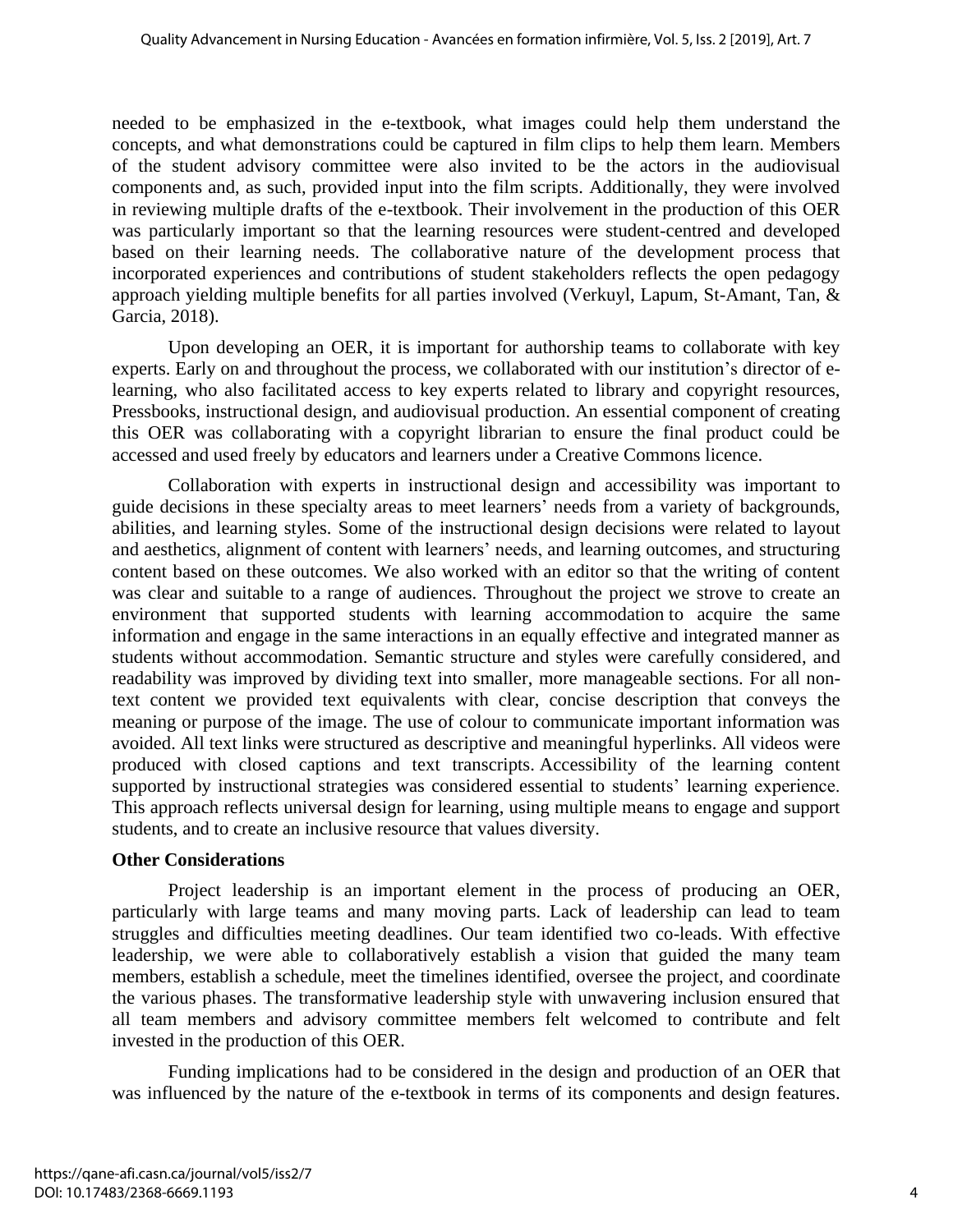To address varied learning styles, it was important for our team to create a multimedia learning environment using visual images, drawings, and film clips. Thus, we considered costs related to hiring a videographer and a photographer. For the drawings, we were fortunate to draw upon the exceptional talents of the student population. Additionally, we hired the students from the advisory committee to be actors and play the role of patients and health care professionals in the film clips and images. In our experience, this process was cost effective and also proved to be beneficial because the nursing students were already familiar with the content, the language, and the psychomotor skills involved in the audiovisual demonstrations. This approach also garnered buy-in from the students with whom we worked as they became co-producers of the multimedia content, which contributed to a uniquely valuable perspective to learning that would not have been considered by the authorship team alone. This was also a benefit for students as they gained experience in creating educational material, learned about teaching, and contributed to the knowledge base of nursing while engaging in experiential opportunities that added to their own professional development.

Other funding costs to consider included subject matter experts to write the content and learning resource support. In our proposal, grant funds were not sought to cover teaching release time because we viewed the design and creation of the book as an extension of our scholarly and curricular activity as professors; although our time was not specifically calculated, an estimate is about 400 hours over seven months for the four content developers collectively. We did, however, have funds for the e-textbook editor, instructional designer, and copyright librarian. The last expert was important to direct copyright through a Creative Commons attribution. As noted by Bissell (2009), this means that others can "copy, distribute, display, perform, remix your copy-righted work, as long as they give you credit in the way you request" (p. 101). As noted by others (Wang & Wang, 2017), the marketing and promotion channels of OERs are limited. As such, OER authorship teams may need to consider creative ways to disseminate globally. A starting point for us was to engage support from existing networks, key stakeholders, early adopters, and social media platforms. Our team also embedded a link to the resource in their email signature and reached out to their own communities of scholars throughout the country.

The collaborative production of this OER involved an array of experts to facilitate the design and creation of an e-textbook that is of high quality and relevant to students, and that optimizes their learning. As Wiley and Gurrell (2009) indicate, both quality and utility are important to consider while designing an OER. The OER that we produced has already been implemented in our own curriculum across three institutional sites and other postsecondary health professions programs. Because the OER is modifiable, we continue to evaluate its utility and relevance. Through seed funding, we are evaluating the pedagogical and design approach that we employed. Preliminary findings reflect that this OER provided a multimodal experience that promoted engagement, acquisition of knowledge, and knowledge application. The research and student feedback also validated the benefits of using a multimodal learning environment, framed by Kolb's theory, to facilitate student reflection and learning. Exploration of students' experiences with this resource and its impact on learning outcomes will inform future pedagogical approaches and add to the body of knowledge concerning students both as consumers and as producers of knowledge. This future research will further establish a body of knowledge that highlights the role and contribution of OER to the quality advancement in nursing education. Like Andrade et al. (2011), our team also recognizes that educators need to consider not only the creation of OER but also how to promote open educational practices in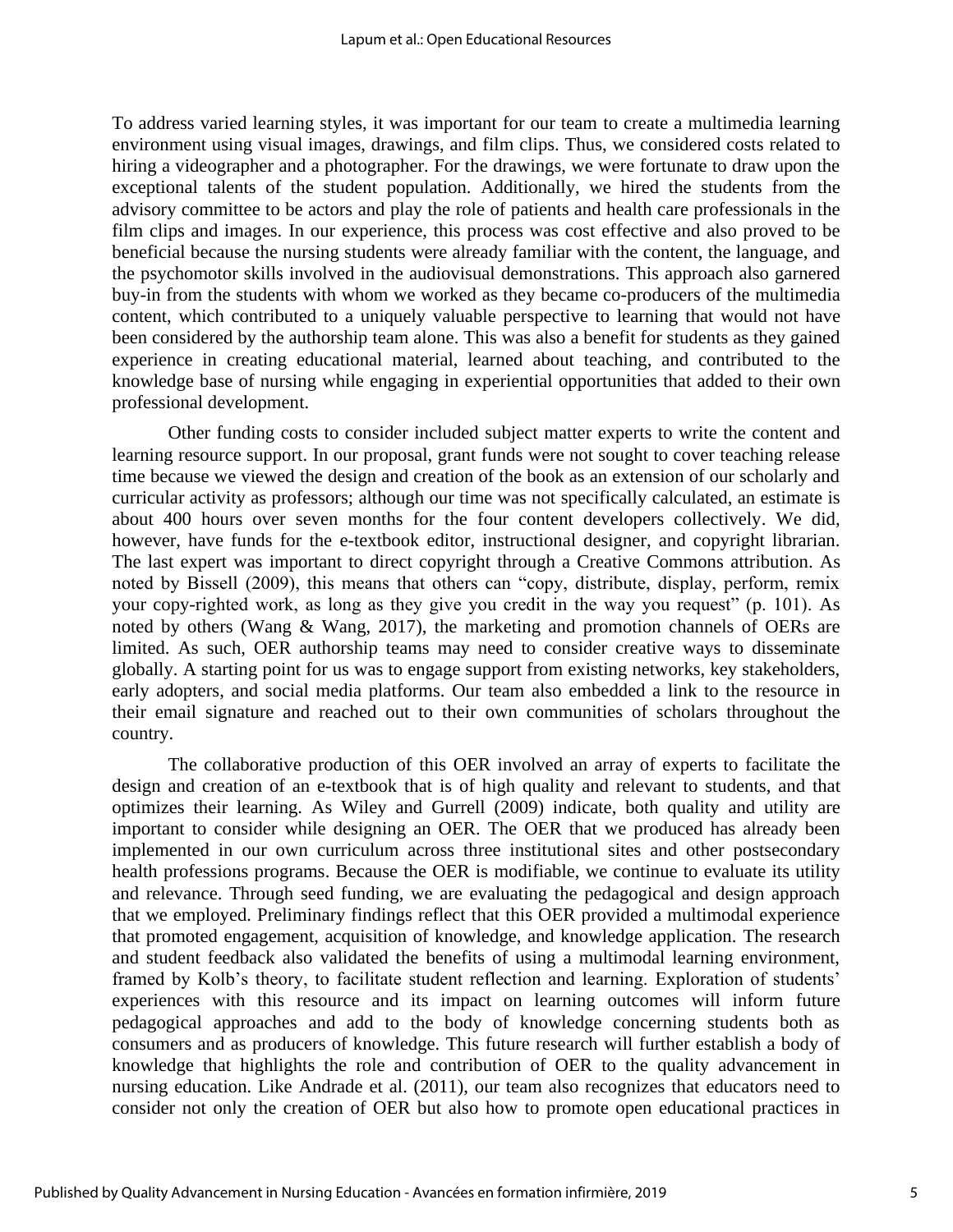which these OER are taken up, reused, and adapted into curricula to transform practice and promote innovative pedagogical approaches.

# **Conclusion**

The shift to OER is exciting because both educators and learners can influence the production of knowledge by being actively involved in creating resources. It also reflects a move from pre-set learning materials towards courses that become adaptable elements of teaching strategies and open pedagogical approaches. Nurse educators must overcome seeing OER creation and production as a daunting task or an unfamiliar endeavour. In the spirit of open access, we can instead learn and build upon each other's experience in creating and producing OER that will lead to quality advancement in nursing education.